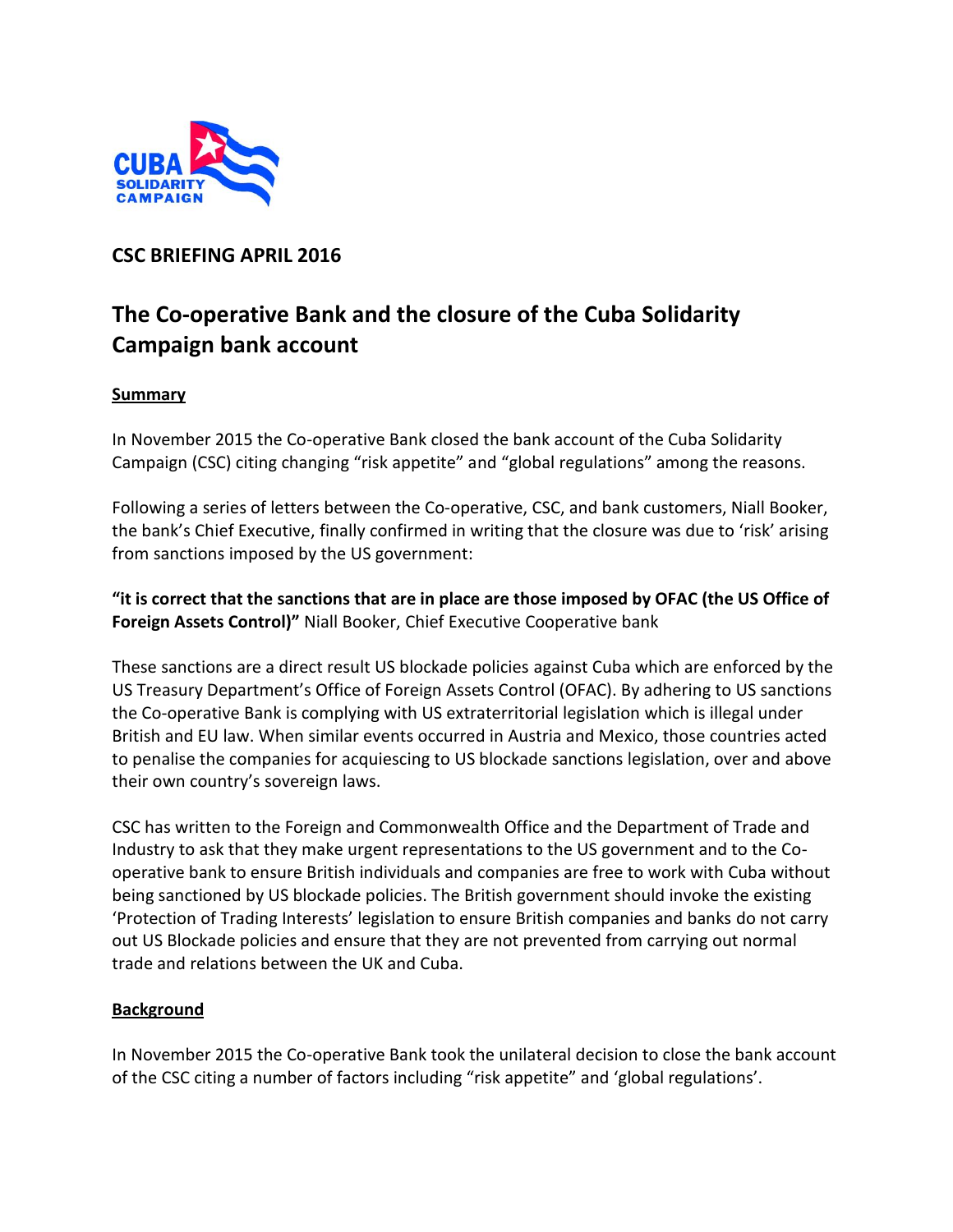CSC had banked with the Co-operative for more than 20 years and had never been in debt. There has never been any accusation of any wrongdoing or malpractice against CSC at any point.

Correspondence between the Co-operative bank and customers on the issue has revealed that the bank's actions are a direct consequence of the United States blockade of Cuba, and specifically those extraterritorial parts of blockade legislation designed to inhibit and penalise third country's trade with the island.

The Co-operative's Chief Executive Niall Booker confirmed that the sanctions imposed by the US Treasury Department's Office of Foreign Assets Control are the reason that Cuba is considered "very high risk."

**This is one of the first times that a major international bank has confirmed that it has taken such action directly because of US extraterritorial anti Cuban blockade legislation.**

## **Extraterritorial nature of the US blockade and British government policy**

In 1992 and 1996, legislation was passed in US Congress to strengthen the extraterritorial parts of the blockade. The Torricelli Law (1992) made it illegal for US-owned subsidiaries in third countries to trade with Cuba and the Helms Burton Act (1996) made foreign investment in some Cuban companies liable to prosecution in the US.

Britain and in the EU opposed such legislation and in 1996 the European Council introduced regulation EC2271/96 (the 'EU blocking Statue') to offer protection to EU individuals and companies against certain specific extraterritorial legislation, including the Helms/Burton Act.

The British government also passed its own 'antidote' legislation, No. 3171, Protection of Trading Interests in 1996. [http://www.opsi.gov.uk/si/si1996/Uksi\\_19963171\\_en\\_1.htm](http://www.opsi.gov.uk/si/si1996/Uksi_19963171_en_1.htm)

This legislation makes it possible for the British government to penalise companies in the UK that comply with the extra-territorial aspects of US law, thus supposedly counteracting the effects of the US legislation. However, although this legislation remains on the statute books it has never been invoked.

The British government through the Trade & Investment Department (UKTI) issues clear advice to businesses wishing to develop trade with Cuba on its 'Overseas Business Risk – Cuba'. It's own website states:

"*US extra-territorial sanctions are applied by the US Government against companies in third countries that do business in the US if they breach the US economic embargo against Cuba. The Cuba sanctions programme is contained in the Cuba Assets Control regulations (CACR), issued in by the US Office of Foreign Asset Control (OFAC), which also includes the 1992 Cuba Democracy*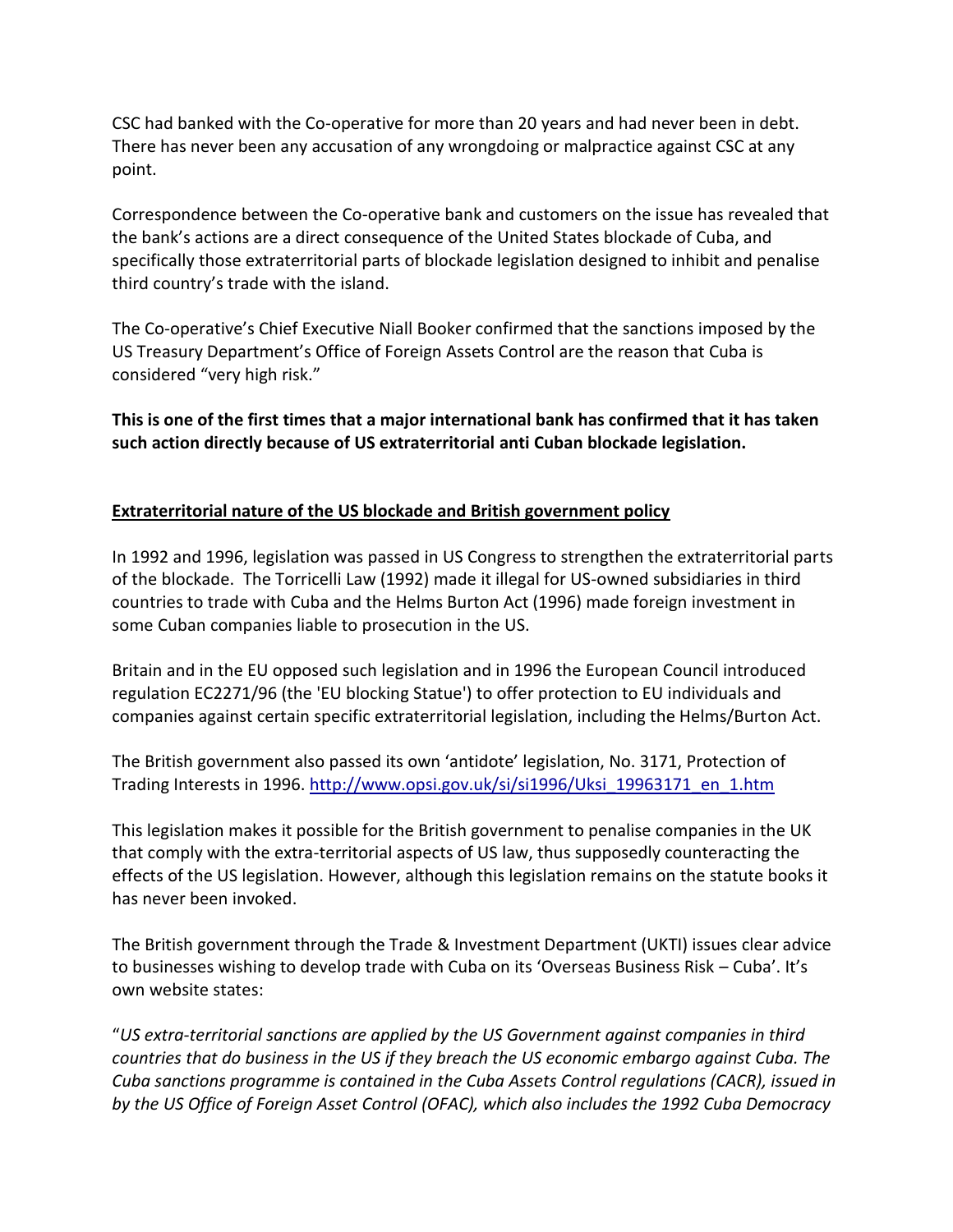*Act and 1996 Cuban Liberty and Democracy (Libertad) Act (popularly known as 'Helms Burton' after its sponsors).*

## *UK Government Guidance*

*The UK Protection of Trading Interests Act makes it illegal for UK-based companies to comply with extraterritorial legislation (like Helms-Burton) and there is provision for fines to be levied against offending companies and individuals. In parallel an EU Blocking Statute also makes it illegal to comply. The risk of US sanctions can create uncertainty and businesses, especially banks, sometimes find themselves caught between conflicting legal requirements"*

## Full information from UKTI web site:

[https://www.gov.uk/government/publications/overseas-business-risk-cuba/overseas-business](https://www.gov.uk/government/publications/overseas-business-risk-cuba/overseas-business-risk-cuba)[risk-cuba](https://www.gov.uk/government/publications/overseas-business-risk-cuba/overseas-business-risk-cuba)

# **Precedents for foreign governments penalising companies for complying with extraterritorial legislation**

The governments of both Austria and Mexico have previously taken action against companies for complying with US extraterritorial laws. In 2007 Austria's fifth largest bank, BAWAG, reversed a decision to close the bank accounts of 100 Cuban customers after the Austrian government threatened to charge the bank for violating EU laws. In a statement to the Austrian parliament the then Foreign Minister, Ursula Plassnik said: *"US law is not applicable in Austria. We are not the 51st of the United States."*

In 2008 the Mexican government fined the Sheraton Maria Isabel hotel £60,000 for barring 16 Cuban guests. The Mexican Foreign Ministry said the fine was for violating the national act to Protect Trade and Investment from Foreign Norms that Contravene International Law passed October 1996, in order to oppose the Helms-Burton extra-territorial law.

## **UK parliamentary and government statements on extraterritorial actions**

In May 2007 160 British MPs signed 'Early Day Motion 1408, US Extraterritorial Legislation' in response to Hilton Hotels and Barclays bank complying with US sanctions. The EDM called upon the British government to "make urgent representations to the relevant US authorities to cease the prosecution of such illegal trade measures." <http://www.parliament.uk/edm/2006-07/1408>

In 2007 Barclays Bank closed the bank accounts of some Cuban companies operating in the UK. Following a lobbying campaign by CSC and MPs against the decision officials from the Department for Business, Enterprise and Regulatory Reform (BERR) met with MPs and CSC. Laura Hanoman from (BERR), wrote a letter stating: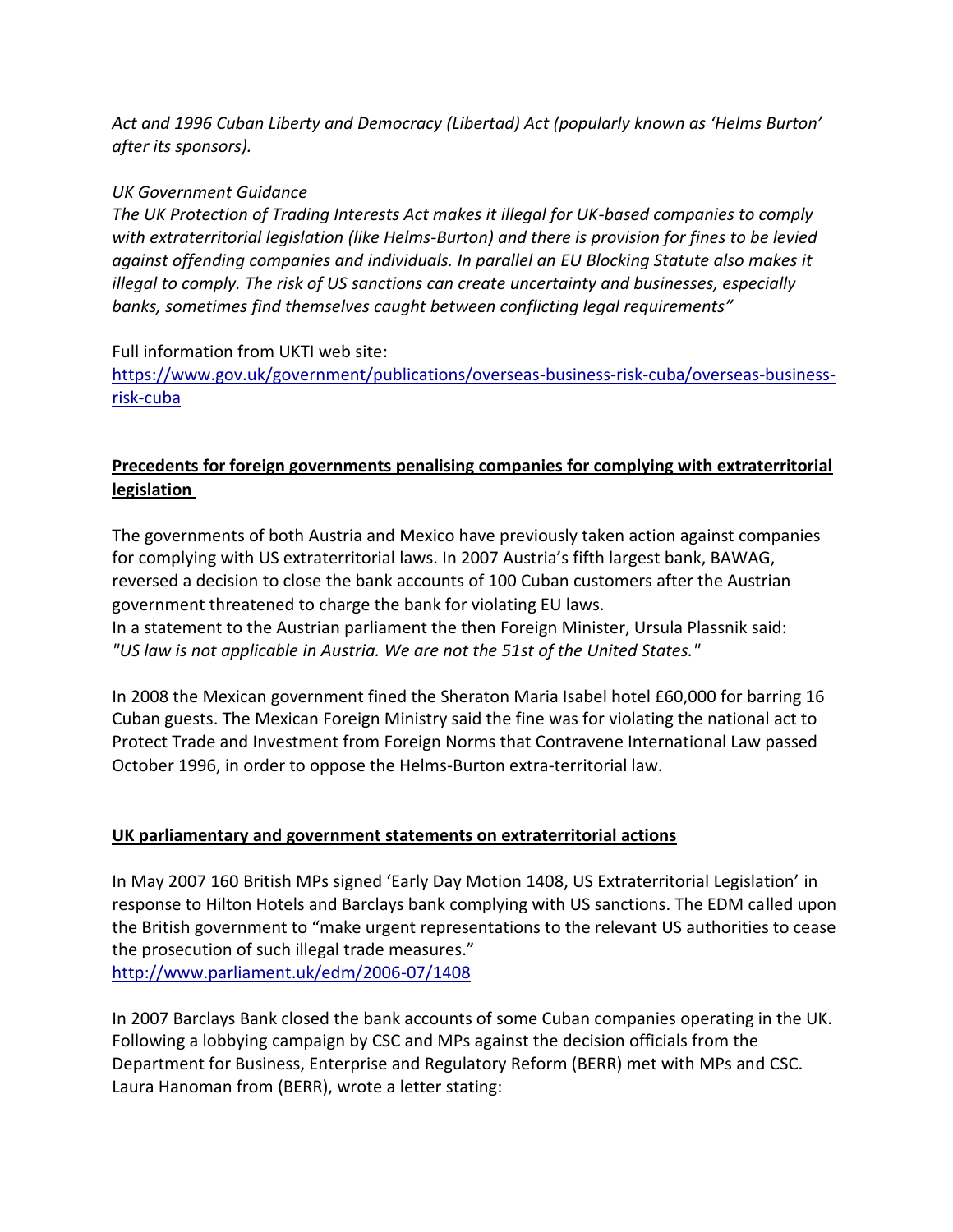*"Officials from the BERR and the Foreign and Commonwealth office have met with representatives of Barclays bank to discuss this issue. The situation is complex and I do have some sympathy with Barclays bank and other businesses that find themselves caught between conflicting legal requirements particularly when businesses find that by complying with US law they will break UK/EU law and vice versa"*

# **Conclusions**

The Cuba Solidarity Campaign believes that this is an issue of British sovereignty and there is much that the government could do to protect British banks, companies, organisations and individuals wishing to work and trade with Cuba from US blockade legislation.

The Co-operative Bank is one of the oldest banks in Britain with roots going back to its establishment in Rochdale 1872. This issue is therefore one of British independence and sovereignty in so much as US law is impacting on a UK based bank and UK based organisations carrying out perfectly legal activities in this country.

In the light of the recent rapprochement between the US and Cuba, it is ludicrous that the US government is still attempting to prevent foreign companies and organisations from having normal business and banking relations with Cuba.

CSC believes that the British government should uphold its own sovereign laws above those of the US and defend British interests; it should make representations to the US government to remove the threat of fines toward foreign companies that trade with Cuba, and invoke existing UK legislation to prevent British companies from complying with US extraterritorial legislation. This would send a clear signal to other banks and companies facing similar dilemmas over their "risk appetite" that UK laws are sovereign and that UK – Cuba trade is being supported.

## **The Cuba Solidarity Campaign calls on the British government to:**

- 1. urge the Cooperative bank to end its discriminatory policies against organisations wishing to make banking transactions with Cuba including the Cuba Solidarity Campaign
- 2. invoke existing UK antidote legislation passed in 1996 to counteract the effects of the US extraterritorial blockade laws\*
- 3. make urgent and robust representations to the relevant US authorities to cease the application of such illegal trade measures.

\* The 1996 UK Protection of Trading Interests law is designed to counteract the effects of US extra territorial legislation by penalising British companies which comply with the US legislation over and above UK laws. <http://www.legislation.gov.uk/uksi/1996/3171/contents/made>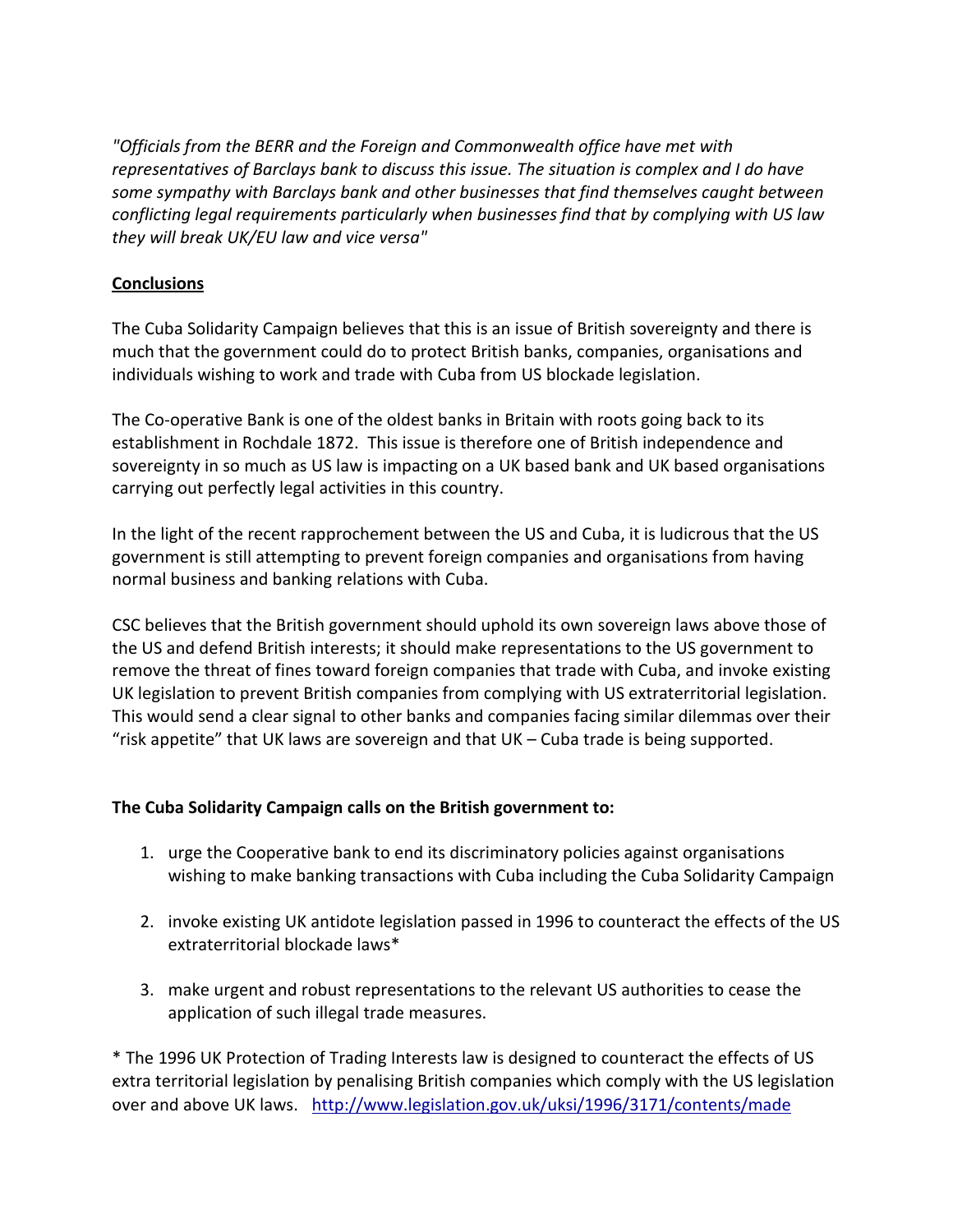# **Attachments**

**Appendix 1:** Chronology of Cooperative Bank actions

**Appendix 2:** Full correspondence between two CSC members and Co-operative Bank chief executive Niall Booker

**Appendix 3:** Copy of letters sent to The Rt Hon Hugo Swire MP, Minister of State at the Foreign & Commonwealth Office and Baroness Anelay of St Johns DBE, Minister of State for Trade and Investment

**Appendix 4:** OFAC fines against companies trading with Cuba

# **Appendix 1: Chronology of Cooperative Bank actions**

### **3 August 2015**

Stuart Coe, Head of Business and Commercial banking at the Co-operative bank writes to inform CSC that it will close its accounts on 7 October 2015. The letter claims that the Cooperative had written to us previously "requesting additional information about your organisation".

CSC speak to Diana Currier in the Co-operative complaints department who confirms that no letter requesting 'additional information' had ever been sent by the bank.

#### **11 August 2015**

CSC writes to Stuart Coe and offers to provide any information that the bank requires, and asks that the decision to close CSC's accounts is reconsidered, and if not then an extension should be granted to give time to set up new banking facilities and make arrangements for CSC members and affiliated organisations to continue their subscriptions.

#### **13 August 2015**

Kathryn Davies, the Co-operative's Customer Resolution Investigator writes to confirm that the original 3 August letter 'referring to information we had requested' had been 'sent in error' but regardless of this CSC accounts will be closed on the 7 October.

#### **24 August 2015**

The Co-operative write stating that the closure is a result of 'a consequence of changing our risk appetite' and reconfirm the account closure date of October 2015.

#### **5 October 2015**

ITN Solicitors write to the bank on behalf of CSC asking for a 'reasonable extension period' to be granted before the closure.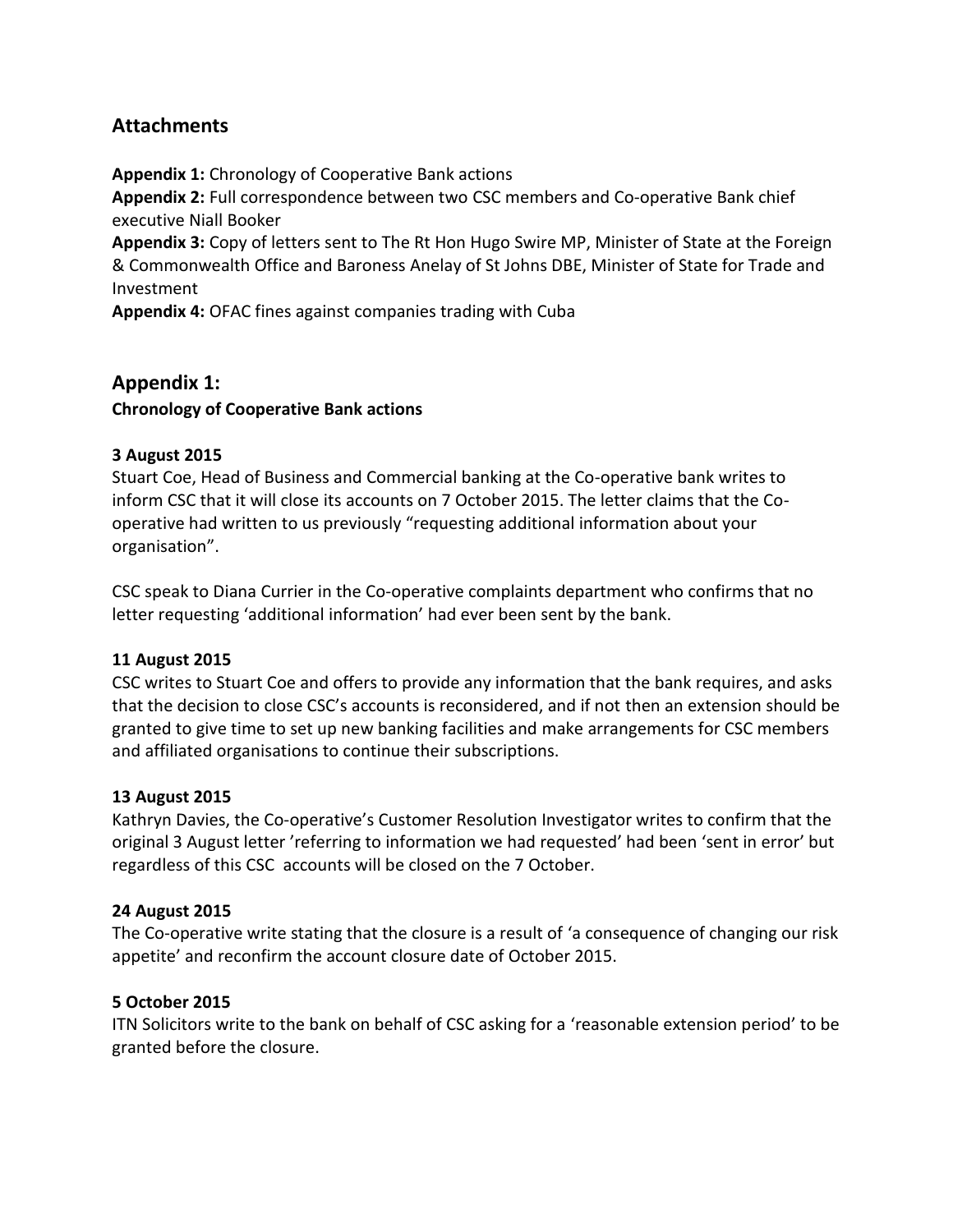#### **6 October 2015**

Jackie Lloyd, from the Co-operative telephones and confirms that a 30 day extension has been granted.

#### **6 November 2015**

Co op closes CSC bank accounts

#### **26 November 2015**

CSC asks members and supporters to write to the Co-operative asking them to overturn the decision.

#### **15 - 22 December 2015**

CSC launches a letter writing campaign on the issue. After a series of exchanges with CSC members, Niall Booker, the Co-operative Bank Chief Executive finally confirms that the closure decision was a direct result of the US extraterritorial blockade legislation and the sanctions against Cuba imposed by the US Government and enforced by the Office of Foreign Asset Control (OFAC):

"In response to your email of 22 December it is correct that the sanctions that are in place are *those imposed by OFAC".*

Full correspondence attached in Appendix 2.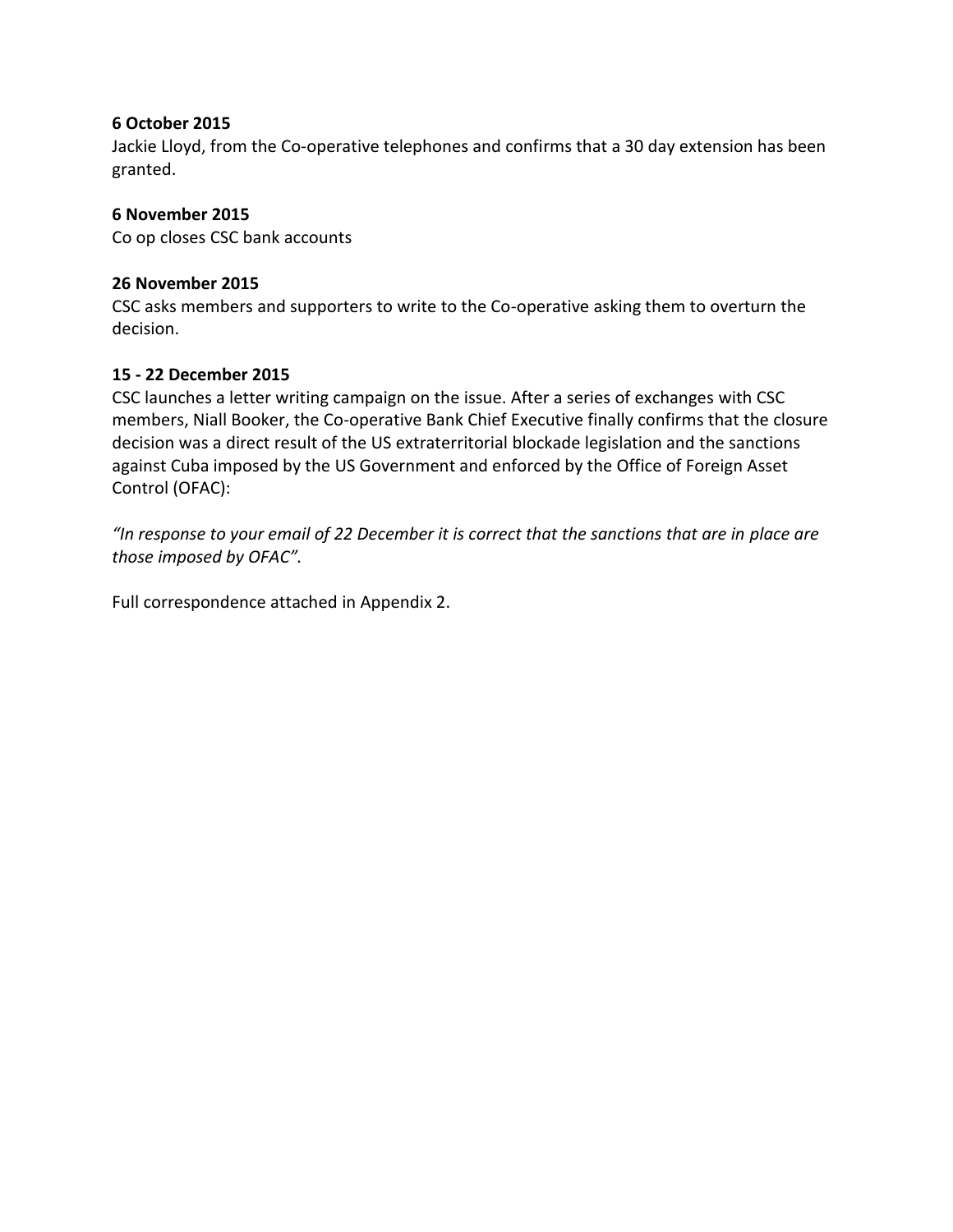# **Appendix 2: Full correspondence between two CSC members and Co-operative Bank chief executive Niall Booker**

#### **Email exchange with Customer A:**

----Original message---- From : niall.booker@cfs.coop Date : 22/12/2015 - 15:24 (GMTST) To : [Customer A] Subject : Re: Cuba

Dear [Customer A]

In response to your email of 22 December it is correct that the sanctions that are in place are those imposed by OFAC- our policy applies to countries or individuals sanctioned by any of the bodies referred to in my latter of 16 December. The reference in my letter to "infrastructure in that country does not give us the comfort we need that the funds are reaching an appropriate destination" was given as one of several examples of a country being designated as very high risk where payments are made to such countries.

I regret that in this area of risk guarantees or assurances given by our customers do not necessarily mitigate the risk for the Bank and the infrastructure of international charities that operate in a number of high risk jurisdictions has proven to be an increased mitigant over single purpose charities.

I hope that this email further clarifies the Bank's position in respect of the Cuba Solidarity Campaign.

Yours sincerely

Niall Booker

--------------------------------------------------------------------------------------------------------------

From: [Customer A] To: niall.booker@cfs.coop Date: 22/12/2015 13:03 Subject: Re: Cuba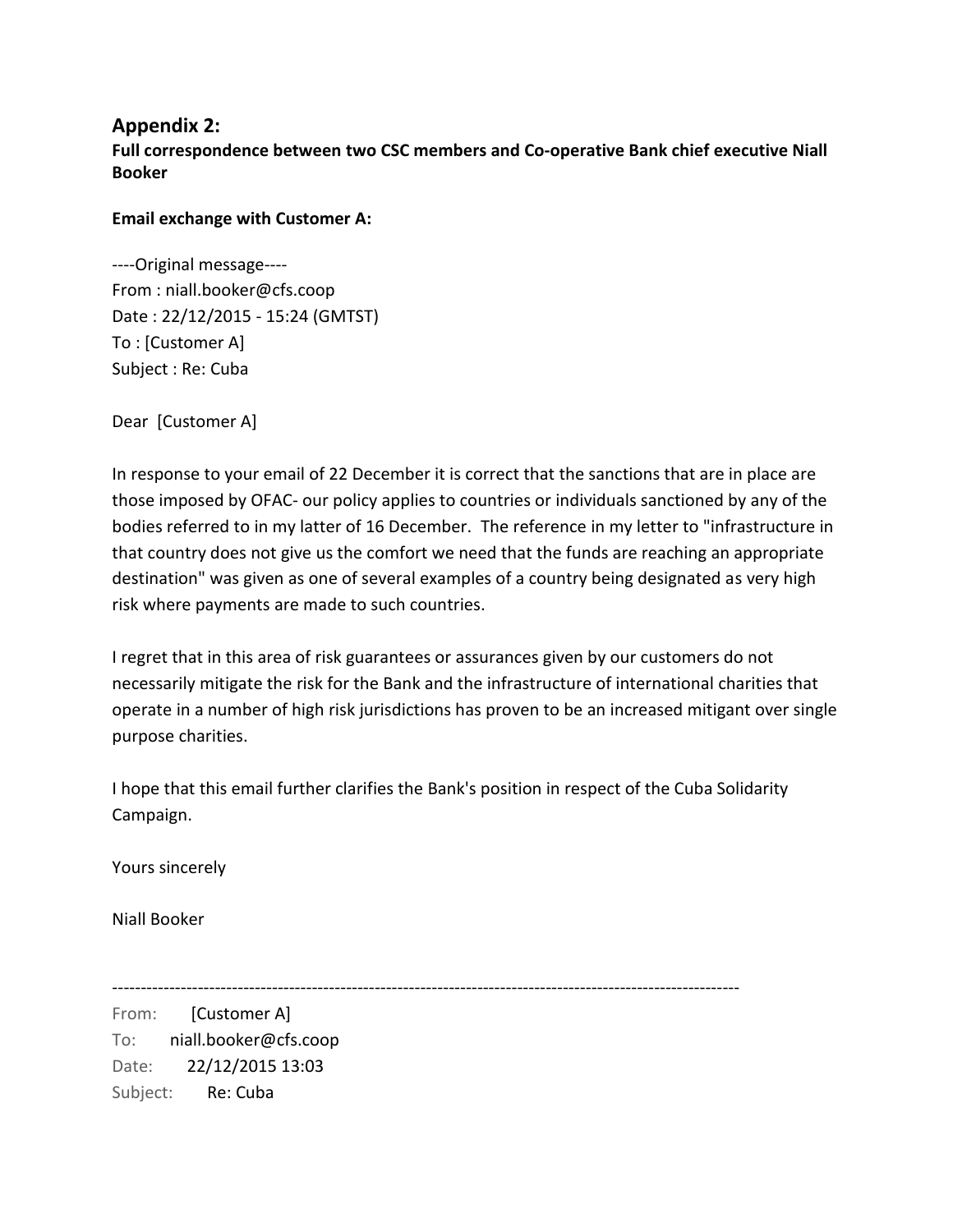Dear Mr Booker

I'd like to wish you an the hard working staff of the coop a Happy Christmas.

Thank you for your informative letter on this matter, 15<sup>th</sup> December 2015.

I still have a number of unanswered questions and hope that you will be able to help me with these.

Firstly, in your letter you say that Cuba is 'sanctioned by a major sanctioning body, for example, The European Union, Her Majesty's Treasury or the Office of Foreign Assets Control'. As far as I am aware Cuba is not sanctioned by either the European Union or Her Majesty's Treasury and I don't think they have designated Cuba as 'very high risk'? Perhaps you could advise me if I am correct on this? If this is the case then am I right in assuming from your letter that the decision by the Coop to close the accounts of the Cuba Solidarity Campaign is based on the Office of Foreign Assets Control policy towards Cuba?

Secondly, you imply that there may be issues with the 'infrastructure' in Cuba which does not give you 'the comfort we need that the funds are reaching an appropriate destination.' As far as I understand it you have closed the accounts of the Cuba Solidarity Campaign which is a UK based organisation. Surely this UK organisation should not be penalised because it deals with a country that you deem to have an inappropriate infrastructure. If the bank is not able to process a foreign transaction then that is up the bank, but I don't see why the bank would then close the account of the UK based organisation unless it had itself done something illegal, or wrong.

Thirdly, can I ask if the Cuba Solidarity Campaign were asked to provide appropriate guarantees regarding the destinations for any overseas transactions? I am interested in this point as you state in your letter that you are able to support and facilitate transactions to Cuba for other 'well known, national, registered charities' that 'do excellent work in these fields in Cuba and elsewhere and we make regular donations to some of these organisations through our current account and credit cards'. How is it that you facilitate transactions to Cuba for other UK organisations but have decided not to for the Cuba Solidarity Campaign and have gone so far as to close their accounts ?

I am very grateful for your response to these points. I have been a CSC member for many years and am quite shocked as to why this situation has arisen with the Coop.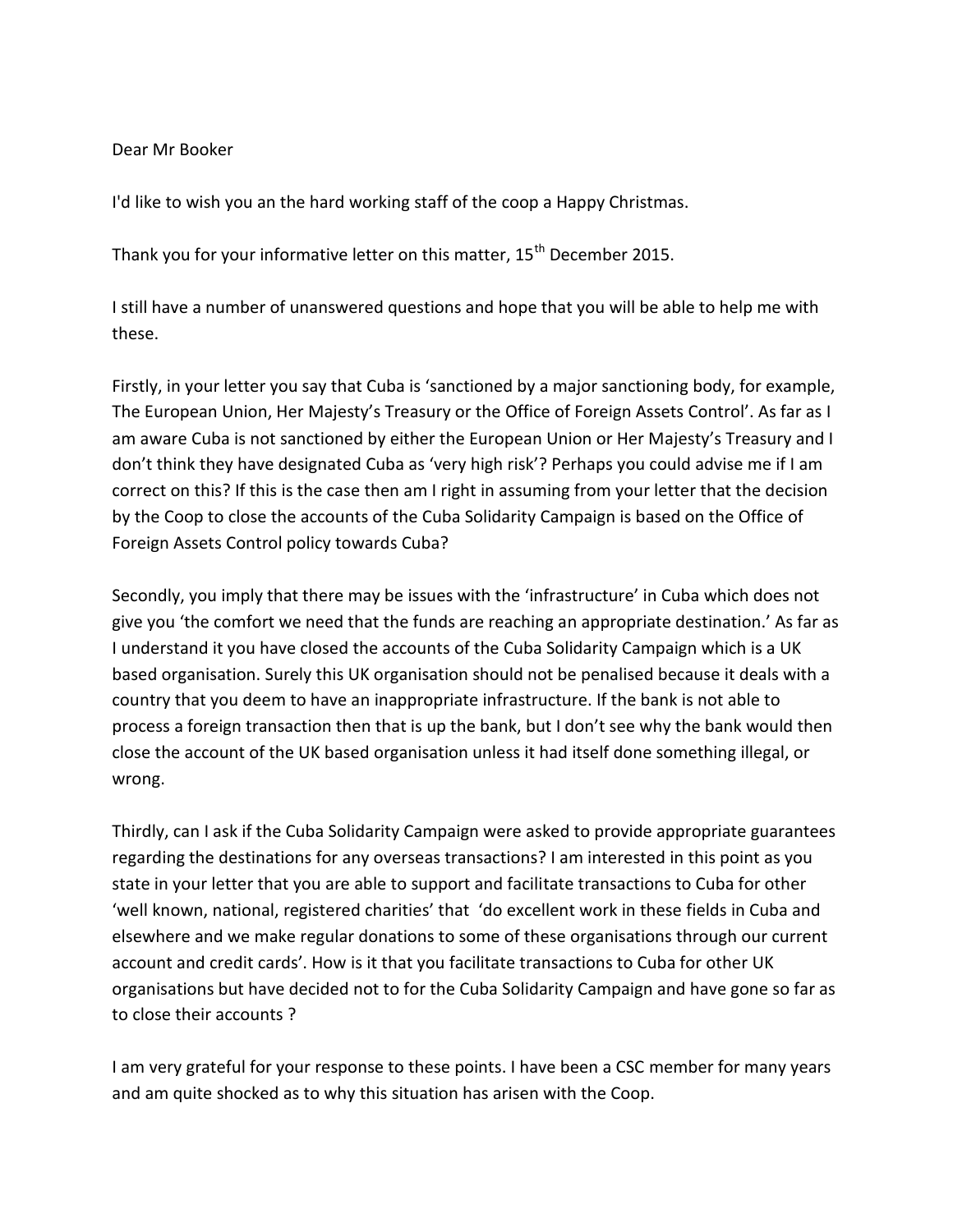As you know I have banked with the Coop for many years and value its ethical stance.

I look forward to hearing from you on this as soon as possible,

Yours sincerely,

[Customer A]

----------------------------------------------------------------------------------------------------------------

----Original message---- From : niall.booker@cfs.coop Date : 15/12/2015 - 17:33 (GMTST) To : [Customer A] Subject : Re:

Dear [Customer A]

Thank you for your email below regarding our recent decision to close the account of the Cuba Solidarity Campaign.

Whilst I understand your strength of feeling around our decision, it may help if I explain further. First of all, I would like to reassure you that this is not a reflection on the work carried out by many of our customers throughout the world, or a statement about the causes they support. We remain a committed supporter of many charities and organisations which can meet the industry level requirements.

In common with all banks, we have to perform due diligence on our customers, their accounts and the payments they make to ensure the Bank complies with anti-money laundering obligations and to manage the Bank's risk. This is part of our normal banking processes and is an area where the Bank has made some changes recently to bring it into line with the industry generally. You may have seen in the press recently that there can be significant financial penalties when banks do not have adequate controls in place so these changes are timely and appropriate.

For customers who operate in, or send money to, very high risk locations throughout the world, advanced due diligence checks are required by all banks. An individual or country is designated as very high risk if they are sanctioned by a major sanctioning body, for example, The European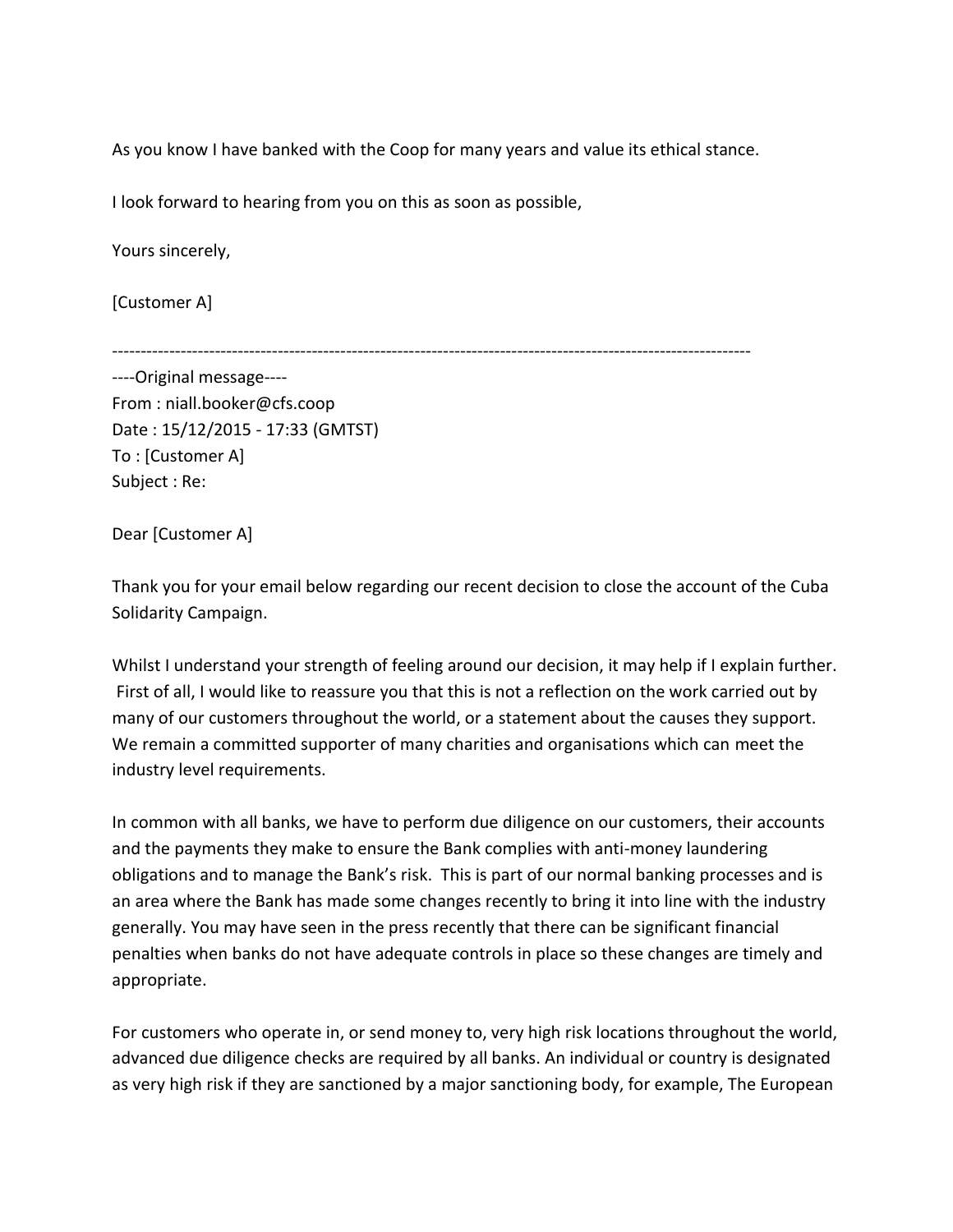Union, Her Majesty's Treasury or the Office of Foreign Assets Control, or if the infrastructure in that country does not give us the comfort we need that the funds are reaching an appropriate destination. Depending on the particular circumstances it may not be possible for us to complete these checks to our satisfaction and the decision to close a number of accounts, including the CSC, is the result of this process.

I would emphasise this is not a political or discriminatory decision but one based on our obligations. Clearly we have to meet our legal and regulatory requirements and we believe in the round our decision is consistent with our ethical policy. Our position has been discussed with and has the support of the Values and Ethics Committee which noted this is primarily a matter of adhering to banking regulations.

This does not mean that we cannot or will not facilitate humanitarian, educational, medical and human rights donations to Cuba. Many well known, national, registered charities do excellent work in these fields in Cuba and elsewhere and we make regular donations to some of these organisations through our current account and credit cards. We also recognise that Cuba's sanctioned status may change in the future in which case we may well review the designation but as noted above this may not be the only factor to consider.

I hope my letter clarifies the Bank's position and provides you with the reassurance that we remain committed to charities and our ethical roots.

Yours sincerely Niall Booker

-------------------------------------------------------------------------------------------------

From: [Customer A] To: niall.booker@cfs.coop Date: 11/12/2015 16:06 Subject:

Dear Mr Booker,

## **Please reverse your decision to close the accounts of the Cuba Solidarity Campaign**

I am writing to protest against your decision to close the bank accounts of the Cuba Solidarity Campaign.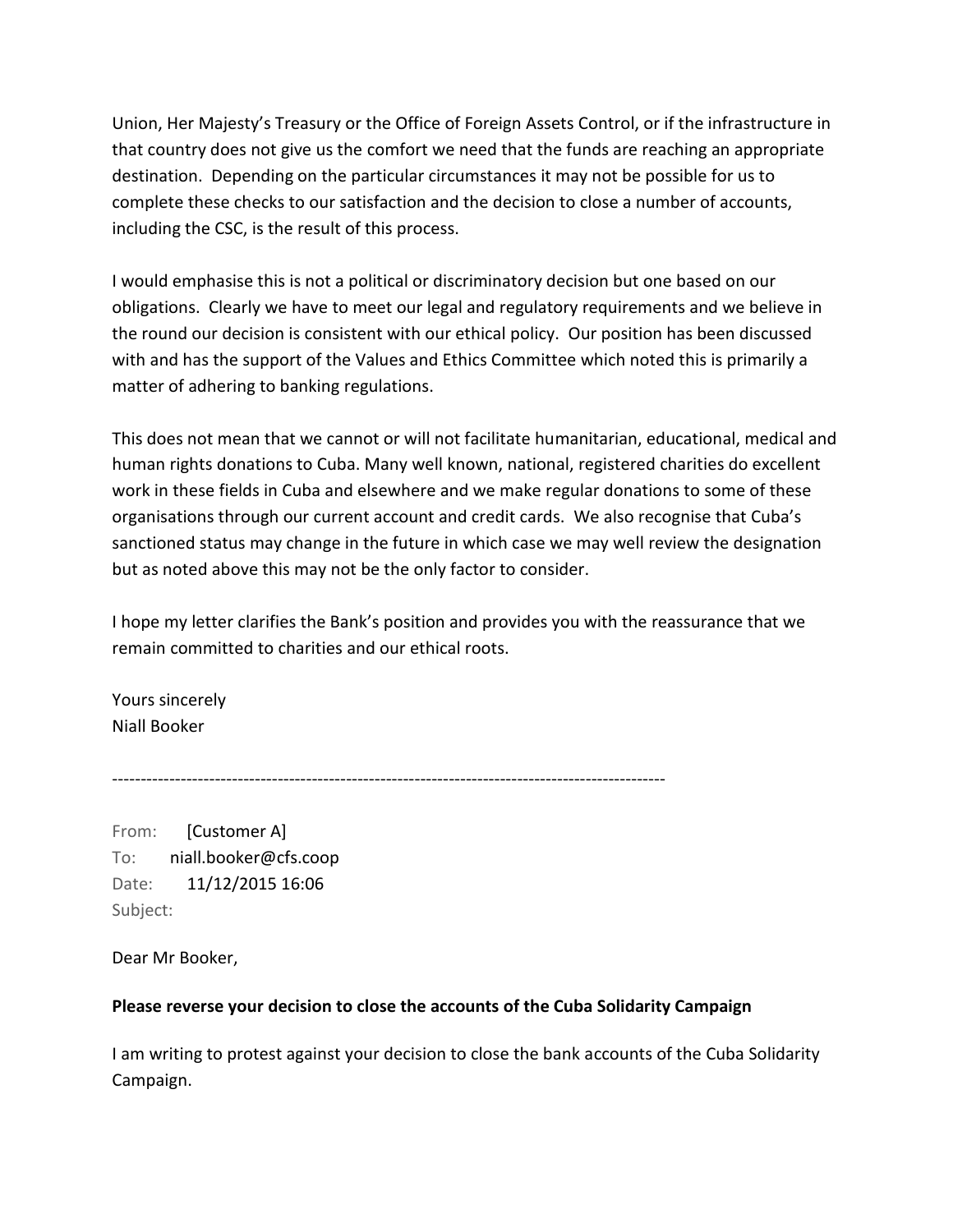[http://www.cuba-solidarity.org.uk/news/article/2888/co-op-bank-closes-cuba-solidarity](http://www.cuba-solidarity.org.uk/news/article/2888/co-op-bank-closes-cuba-solidarity-campaign-bank-account)[campaign-bank-account](http://www.cuba-solidarity.org.uk/news/article/2888/co-op-bank-closes-cuba-solidarity-campaign-bank-account)

I think this decision runs counter to our bank's much valued and widely advertised 'ethical' position.

I call on the Bank to take urgent remedial measures before this action further damages its credibility and undermines its claim to offer a genuine ethical alternative in the UK market.

I am aware of your statements as follows:

"In common with all banks, we have to perform due diligence on our customers, their accounts and the payments they make to ensure the Bank complies with anti-money laundering obligations and to manage the Bank's risk. This is part of normal banking processes. Such decisions are about adhering to our obligations under the law and on our assessment of risk, and not about arbitrary decisions or any form of discrimination or inequality."

"For customers who operate in, or send money to, any very high risk or high risk locations throughout the world, advanced due diligence checks are required by all banks to ensure that funds do not inadvertently fund illegal or other proscribed activities."

Unfortunately these statements show a poor understanding of why many customers have chosen to bank with the Co-op. It is precisely because the bank was not 'in line with the industry generally' and was prepared to take risks in support progressive movements and organisations that the Bank's customer offer was attractive.

Your statements also seem to indicate that you consider Cuba to be a 'high risk location'. The fact is that the British Government has full diplomatic relations with the island, supports and promotes trade with the island and has signed a number of bi-lateral cooperation agreements with the island. In fact your decision comes at an odd time in the light of the recent improvement in US – Cuba relations. Indeed the US has recently reopened its diplomatic relations with Cuba and is facilitating increasing trade and travel between the US and Cuba.

I am concerned that your decision may in fact be based on outdated US anti-Cuba Blockade legislation. Your statements say that you are 'adhering to our obligations under the law'. However I would suggest that such a decision illustrates that you are in fact concerned with adhering to obligations under the law as set out by only the United States Government itself.

I would like to know: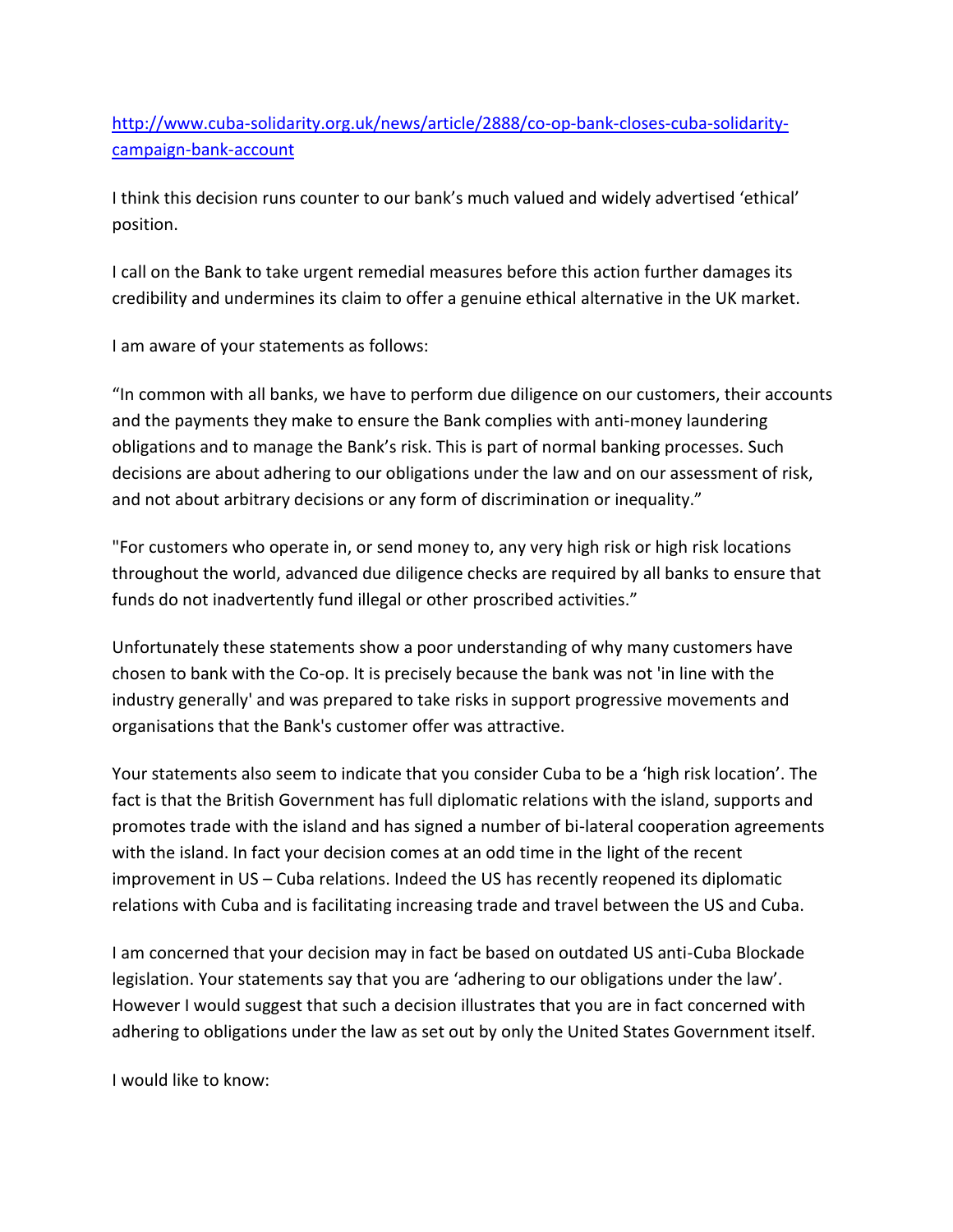a) Whether the Coop Bank Values and Ethics Committee were consulted on this decision?

b) Whether the impact of this decision on the ethical customer base was considered elsewhere in the organisation before it went ahead?

c) Whether this decision was taken to conform with United States anti Cuba blockade legislation?

d) What is it exactly that the Cuba Solidarity Campaign needs to do differently in order to satisfy your due diligence checks and to retain banking services?

I am calling on the Coop Bank to:

a) State now that it will work with the Cuba Solidarity Campaign should it wish to keep its account with the Co-operative.

b) Review the decision to close the account of the Cuba Solidarity Campaign.

I look forward to hearing from you on this as soon as possible,

Yours sincerely,

[Customer A]

(At present holder of a number of accounts with your bank, but may have to review this depending on bank's response to this issue)

## **Email exchange with Customer B**

-----Original Message----- From: niall.booker [<niall.booker@cfs.coop>](mailto:niall.booker@cfs.coop) To: [Customer B] Sent: Tue, Dec 22, 2015 09:52 AM Subject: Re: Fwd: Cuba Solidarity Campaign Dear [Customer B]

In response to your email of 18 December it is correct that the sanctions that are in place are those imposed by OFAC- our policy applies to countries or individuals sanctioned by any of the bodies referred to in my latter of 16 December. The reference in my letter to "infrastructure in that country does not give us the comfort we need that the funds are reaching an appropriate destination" was given as one of several examples of a country being designated as very high risk where payments are made to such countries. I regret that in this area of risk guarantees or assurances given by our customers do not necessarily mitigate the risk for the Bank and the infrastructure of international charities that operate in a number of high risk jurisdictions has proven to be an increased mitigant over single purpose charities. I hope that this email further clarifies the Bank's position in respect of the Cuba Solidarity Campaign.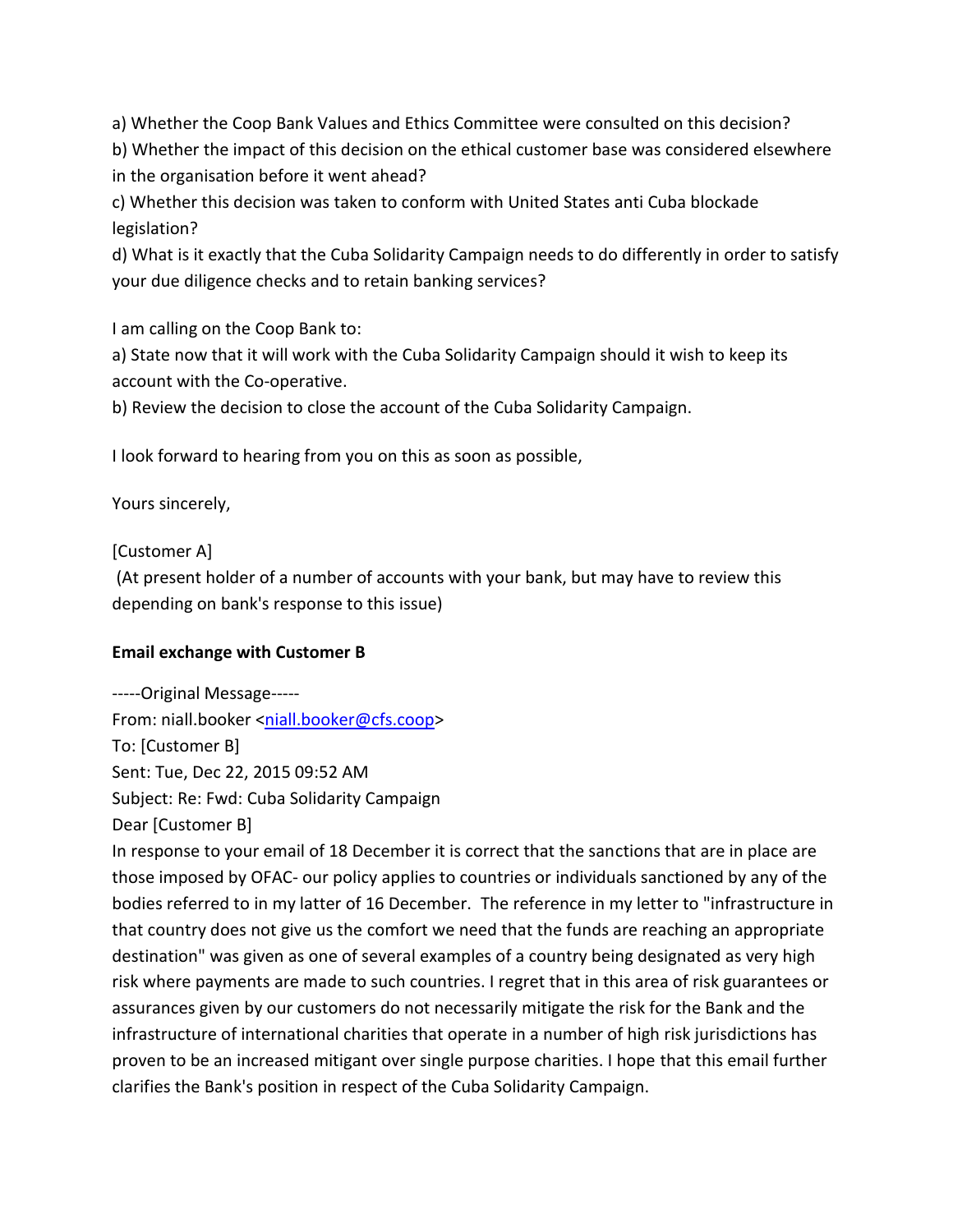Yours sincerely, Niall Booker

From: [Customer B] To: [niall.booker@cfs.coop](mailto:niall.booker@cfs.coop) Date: 18/12/2015 17:51 Subject: Fwd: Cuba Solidarity Campaign

Dear Mr Booker,

Thank you for your informative letter on this matter, dated 16th December 2015.

I still have a number of unanswered questions and hope that you will be able to help me with these.

Firstly, in your letter you say that Cuba is 'sanctioned by a major sanctioning body, for example, The European Union, Her Majesty's Treasury or the Office of Foreign Assets Control'. As far as I am aware Cuba is not sanctioned by either the European Union or Her Majesty's Treasury and I don't think they have designated Cuba as 'very high risk'? Perhaps you could advise me if I am correct on this? If this is the case then am I right in assuming from your letter that the decision by the Coop to close the accounts of the Cuba Solidarity Campaign is based on the Office of Foreign Assets Control policy towards Cuba?

Secondly, you imply that there may be issues with the 'infrastructure' in Cuba which does not give you 'the comfort we need that the funds are reaching an appropriate destination.' As far as I understand it you have closed the accounts of the Cuba Solidarity Campaign which is a UK based

organisation. Surely this UK organisation should not be penalised because it deals with a country that you deem to have an inappropriate infrastructure. If the bank is not able to process a foreign transaction then that is up the bank, but I don't see why the bank would then close the account of the UK

Thirdly, can I ask if the Cuba Solidarity Campaign were asked to provide appropriate guarantees regarding the destinations for any overseas transactions? I am interested in this point as you state in your letter that you are able to support and facilitate transactions to Cuba for other 'well known, national, registered charities' that 'do excellent work in these fields in Cuba and elsewhere and we make regular donations to some of these organisations through our current account and credit cards'. How is it that you facilitate transactions to Cuba for other UK organisations but have decided not to for the Cuba Solidarity Campaign and have gone so far as to close their accounts?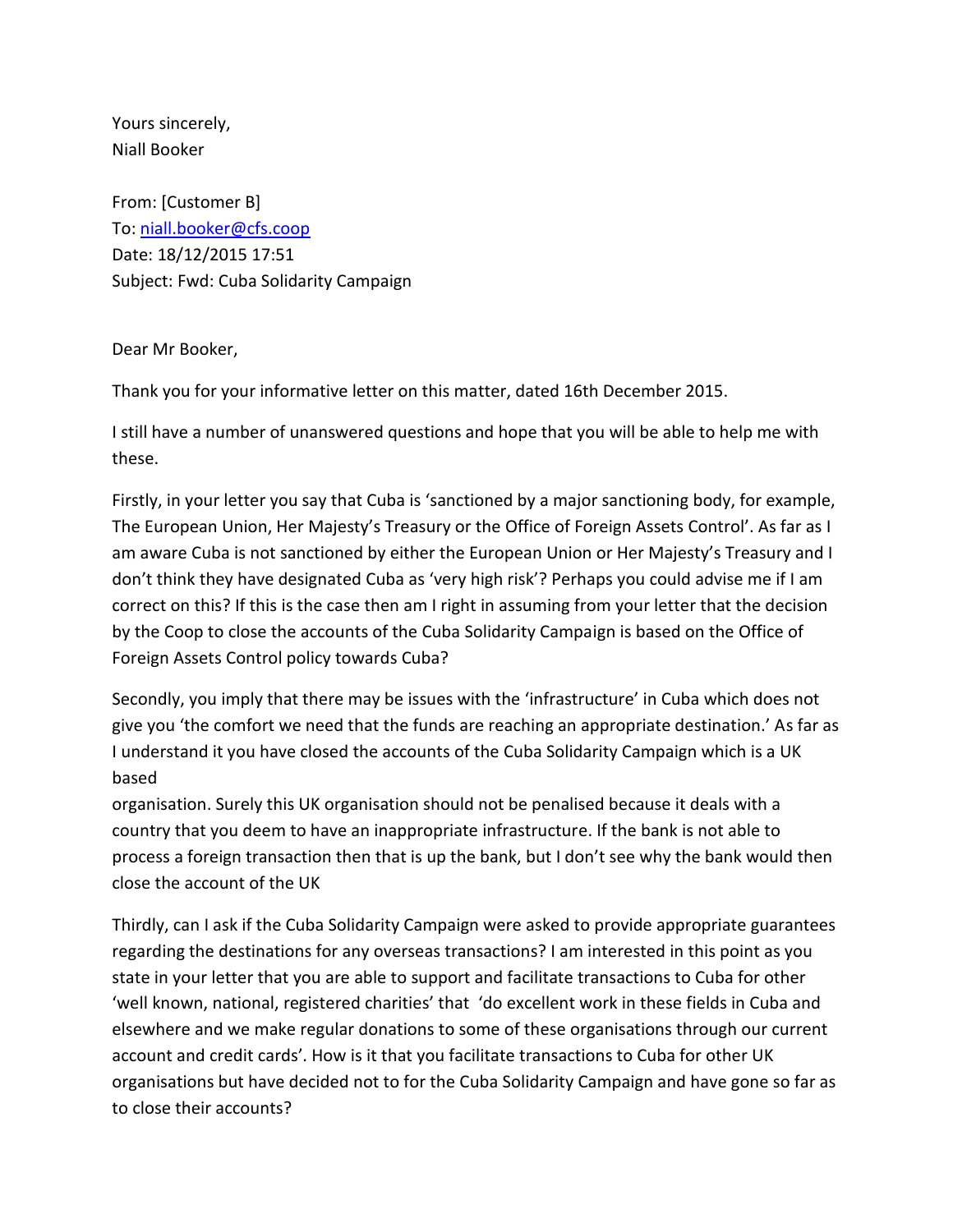I am very grateful for your response to these points. I have been a CSC member for many years and am quite shocked as to why this situation has arisen with the Coop.

I have been involved with a number of labour movement organisations which have banked with the Coop for many years and value its ethical stance.

I look forward to hearing from you on this as soon as possible,

Yours sincerely,

[Customer B]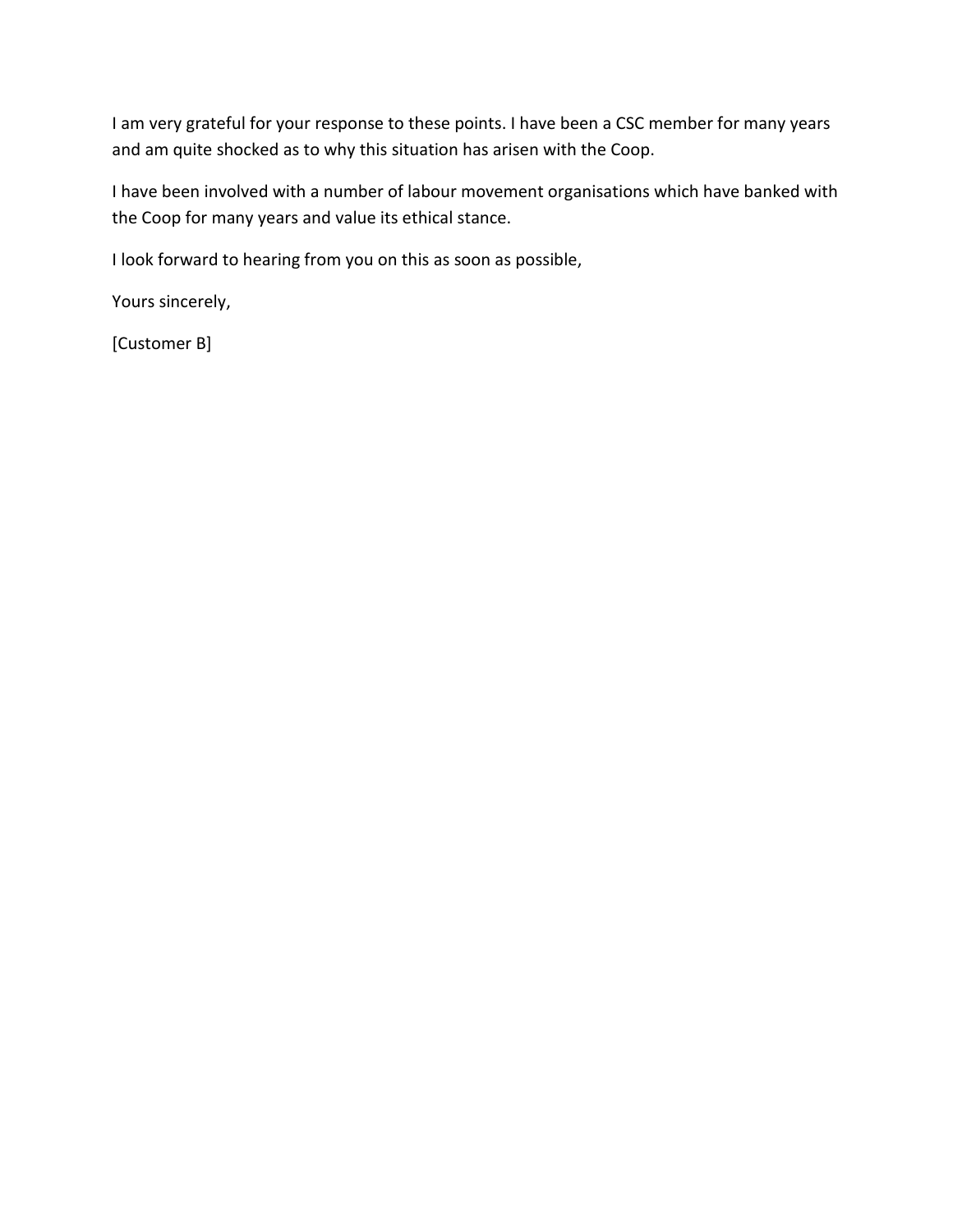# **Appendix 3:**

**Copy of letters sent to The Rt Hon Hugo Swire MP, Minister of State at the Foreign & Commonwealth Office and Baroness Anelay of St Johns DBE, Minister of State for Trade and Investment**

Dear Baroness Anelay,

# **The Cooperative bank and the impact of United States extraterritorial policies on British companies**

I am writing to ask for your intervention in this important issue.

In November 2015 the Co-operative Bank unilaterally closed our bank accounts in the UK.

Following correspondence, Niall Booker, the bank's Chief Executive, has now confirmed in writing ( $22<sup>nd</sup>$  December 2015) that this closure was due to 'risk' arising from sanctions imposed by the United States government. He stated the following:

*"it is correct that the sanctions that are in place are those imposed by OFAC (the US Office of Foreign Assets Control)".*

We believe that this decision is in breach of the UK Government's 1996 Protection of Trading Interests Act.

As you will be aware US blockade policies against Cuba are extra territorial and are enforced by the US Treasury Department's Office of Foreign Assets Control (OFAC). By adhering to US sanctions the Co-operative Bank is therefore complying with US extraterritorial legislation which runs counter to the British Government's 1996 Protection of Trading Interests Act and similar EU legislation.

We believe that US extraterritorial sanctions are a direct threat to British trading interests by penalising British companies, organisations and individuals which wish work with the island. The British Government has signed cooperation agreements with Cuba, has full diplomatic relations, and a long standing commitment to promoting trade with the island which has been supported by the British Government through its work at the Cuba Initiative and support such as that offered by the bilateral Investment Protection Agreement with Cuba. Foreign Office Minister Hugo Swire has visited the island and has supported trade with Cuba.

However, it is our opinion that the actions of the Co-operative bank are a serious block to developing trade and exchange with the island. Such actions if allowed to go unchecked create a negative environment which is severely hindering UK trade, investment and exchange with Cuba.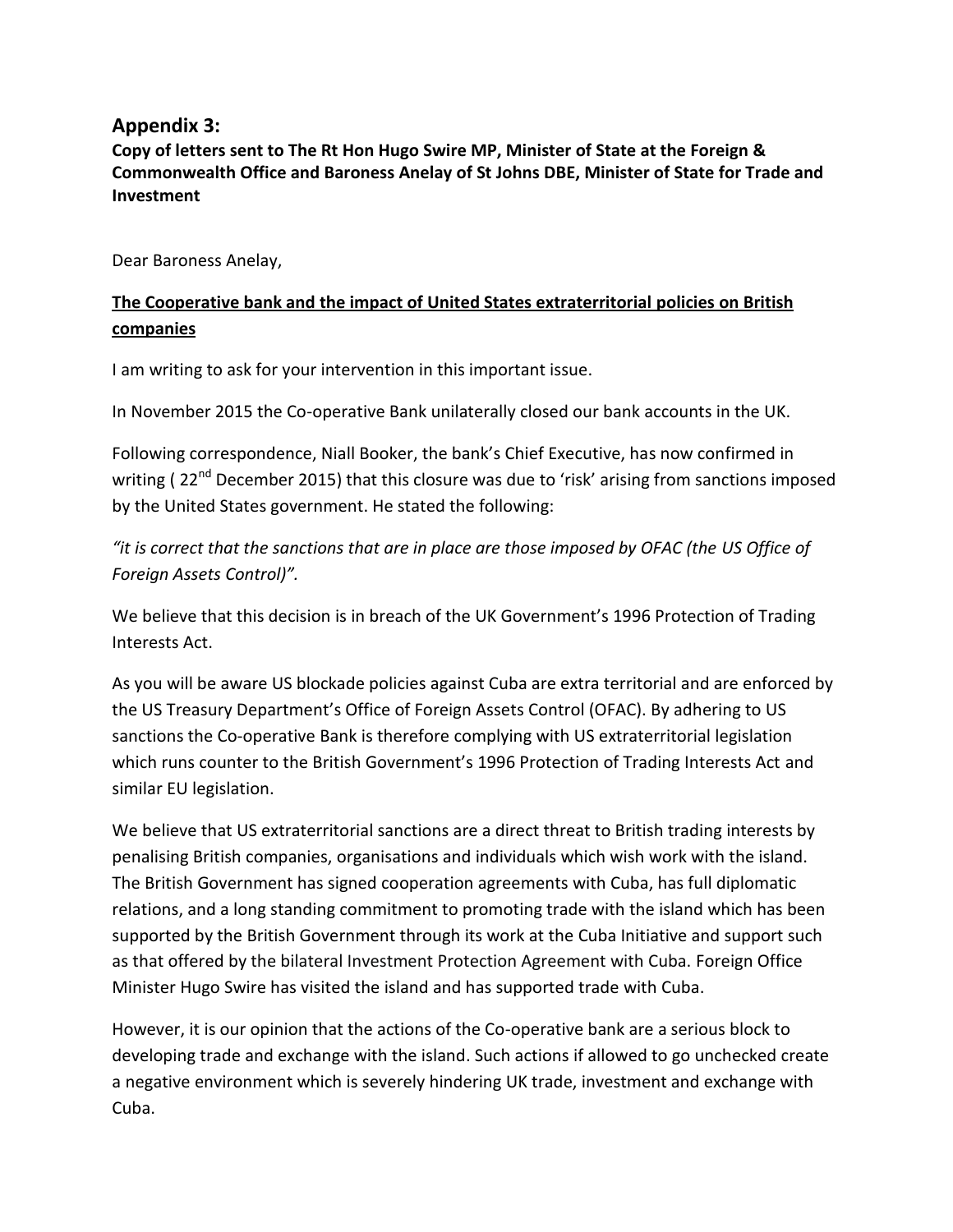In the light of this I am writing to ask you to take the following actions to protect British interests:

- 1. Raise this matter urgently with the Co-operative Bank to ask that it ends its discriminatory policies against organisations wishing to make banking transactions with Cuba.
- 2. That the British Government use the existing UK antidote legislation 'Protection of Trading Interests Act' passed in 1996 to ensure that British companies and individuals are not prevented from trading with Cuba in the future.

I would also like you to explain the general position of the UK Government on the extraterritorial nature of the US legislation against Cuba and what steps you are taking to ensure that British laws and interests are being protected in this area?

I would be very happy to send you further information on this matter as requested. We would also be pleased to meet with you to discuss these matters further.

Thank you in advance for taking the time to consider this letter. I look forward to your response

Yours sincerely,

My best regards,

Rob Miller

Director